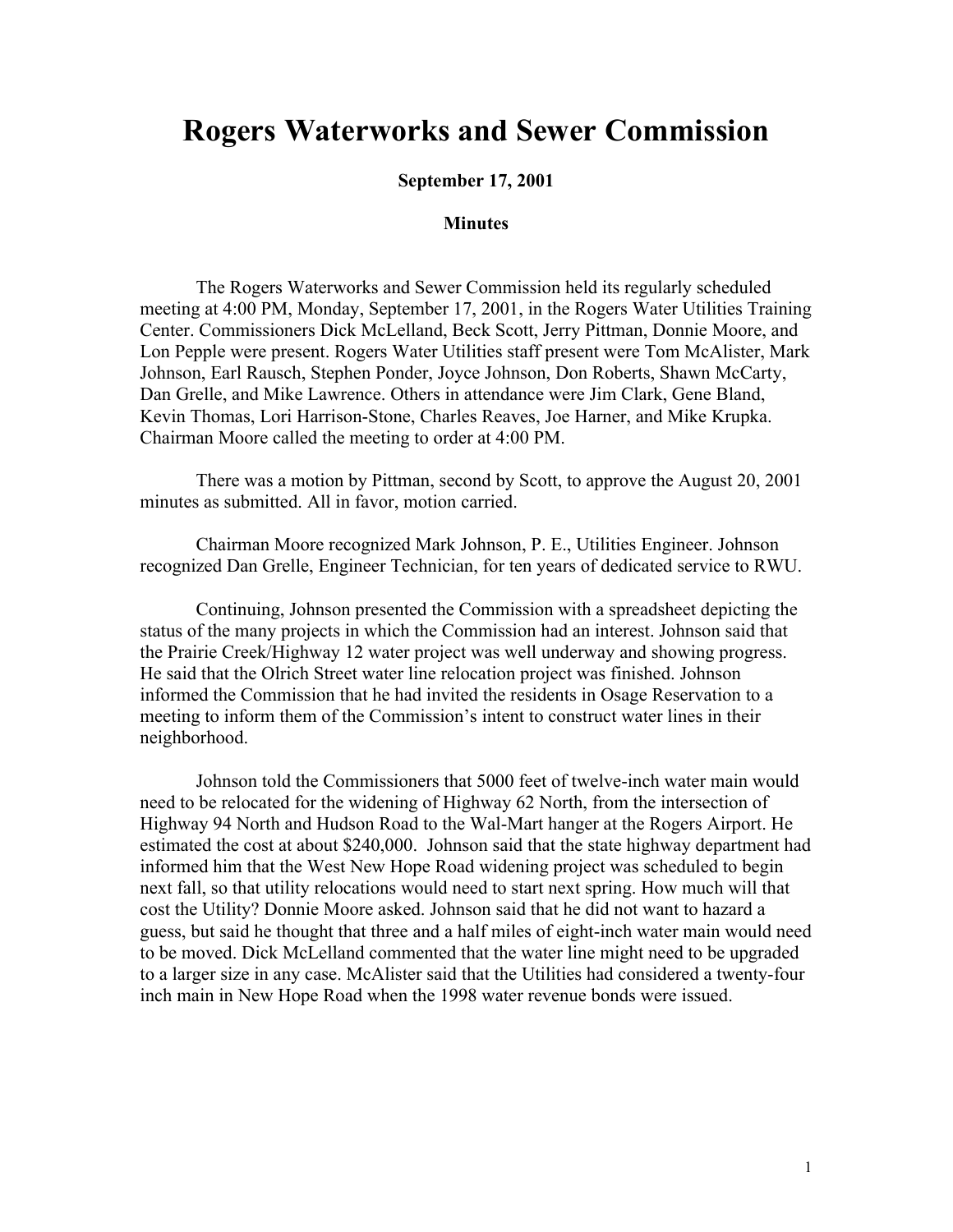Johnson reminded the Commission that, about a year ago, he had presented the Commission with a plan to extend sewer into the southeast part of the City of Rogers (Phase VIII sewer project), and had been instructed to rethink the project with a mind toward cost cutting. He said that he had cut down the amount of pipe and reduced the proposed depth, and made the sewer smaller, saving about \$150,000 from the original estimate of \$1.1 million. Johnson asked for the Commission's permission to bid the work. Moore asked if this sewer would extend north to S. First Street to Harris Baking Company? Johnson answered that Harris was on the north slope of the hill, and that this sewer would serve the area of S. First at Nursery Road, and south along S. Eighth Street to the city limits, serving Fellowship Bible Church, possibly. Pittman asked if there were any developers willing to share the cost? Johnson said that Vernon Schmiegelow, a landowner at S. First Street and Post Road, was very interested in getting services to his property, but had not volunteered to share in the cost. Johnson introduced Gene Bland, a landowner on S. 8<sup>th</sup> St. Bland said that he was grateful for the Commission's interest in the project. Beck Scott said that he wanted to see those benefiting from such sewer extension pay for their share. There was a motion by McLelland, second by Pittman, to allow the staff to advertise for bids for Phase VIII sewer project. All in favor, motion carried.

McLelland asked about the status of Phase VI-B sewer project? Johnson said that, given the status of Phase VI-A, he could not recommend that the Commission proceed. He said that property owner resistance had been much higher than expected in the area. McLelland said that, if property owners in specific area requested a sewer extension, and if those affected were to give the necessary easements up front, then the Commission might consider a sewer extension project based on its own merits. Moore said that Phases V and VI-B should be deleted from Johnson's report in the future.

There followed a long discussion of the contract situation with the engineer for Phase VI sewer project, but no decision was reached.

Continuing, Johnson updated the Commission with the latest version of the Phase III water bond project. In order to accommodate growth in the far south and west areas of Rogers, a transmission main was necessary along the Pleasant Grove corridor, McAlister said. The original intent of the Phase III water project was to make a twelve inch loop on the southwest side of the City. However, the City now extended west across Highway 112 and the City's planning boundaries had shifted accordingly, McAlister said. Now, he recommended that part of the twelve-inch water main be upgraded to twenty-four inch, and extended straight across the intersection at Pleasant Grove and I 540, across the north side of Charles Reaves property to his eastern boundary. Reaves was willing to pay the cost of a twelve-inch main, he said, for a total contribution of \$261,564, approximately. Pittman remarked that the water main was needed in any case. Someone suggested that an improvement district might be formed to recoup expenses. There was a motion by McLelland, second by Pittman, to allow the staff to design the desired change (option no. 2 on the memo from Mark Johnson). All in favor, motion carried.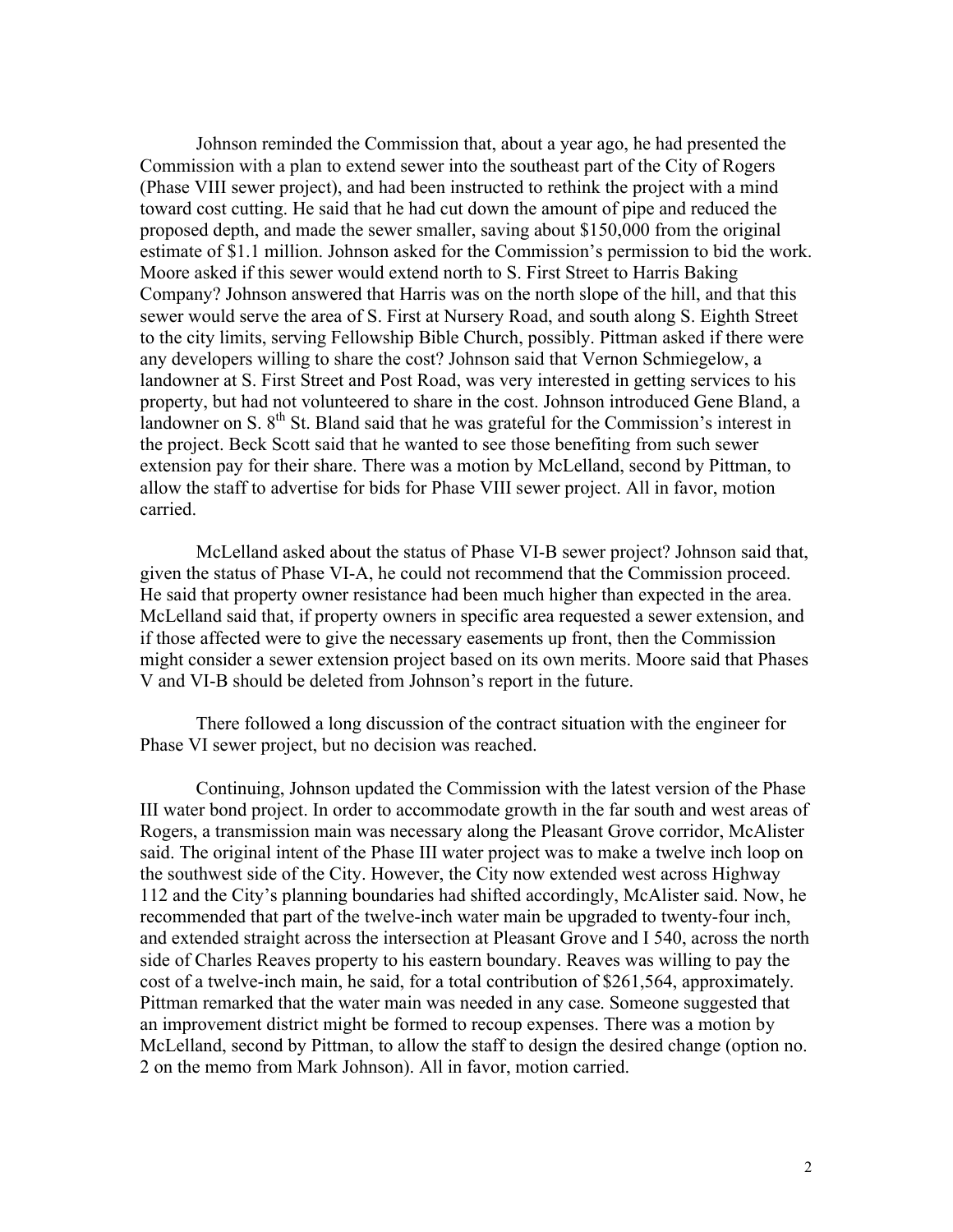Moore recognized Don Roberts, Superintendent of Field Operations. Roberts recognized Shawn McCarty, Field Operations Technician II, for five years of service to RWU.

Continuing, Roberts presented the Commission with a bid tabulation for the replacement of the warehouse forklift. Roberts recommended that the low bid from Shaw Equipment Co., Lowell, be accepted, for \$16,053. Motion by Scott, second by Pittman, to approve the bid from Shaw. All in favor, motion carried. Roberts said that the Utility would try to sell the old forklift, because none of the bidders were interested in a trade.

Moore recognized Mark Johnson again, because Tim Sorrey, the engineer for Bill Schwyhart, did not come to the meeting. Schwyhart, the owner of several parcels of property on the west side of S.  $8<sup>th</sup>$  St., desired that the Commission help pay for the cost of an eight inch water main extension from Laurel Road to Jimmy Houston's Marine Center. McAlister said that the loop would benefit the City, and suggested a fifty-fifty cost share, not to exceed \$40,000. The project had been bid, and Sanders Construction had submitted the lone bid for \$76,973.50. There was a motion by McLelland, second by Pittman, to cost share in the project on a fifty-fifty basis, not to exceed \$40,000. All in favor, motion carried.

McAlister had one late addition to the agenda. He said that he had been approached by Dr. Mike Krupka, a Rogers dentist, to get water and sewer service for his proposed dental office at 3207 West New Hope Road. The existing home on the property was on a well and a septic tank. McAlister said that the Commission had recently contracted with Golden Sun Excavation to extend water into nearby Osage Reservation addition, and that Krupka could be served by a 300 feet extension of eight inch water main, for about \$10,000. McAlister said that, since the highway department was currently designing the widening and relocation (perhaps) of W. New Hope Road, that sewer service to the property might be possible in the future. McAlister said that it was in the City's best interest to extend a main line past Krupka's place to form a loop with the existing main at Prestwick Place. McAlister asked Krupka if he would be willing to give the City easement and right-of way (if required for the road widening) in exchange for water service? Krupka said that he would. There was a motion by McLelland, second by Pittman, to allow the extension of water service to Krupka, in exchange for the necessary easements and rights-of-way. All in favor, motion carried.

Chairman Moore recognized Joyce Johnson, Utilities Controller, who presented the Commission with copies of the August 2001 financial sheets. McLelland asked how much water bond money remained? Johnson said that about \$1.38 million remained. No exceptions were taken to the financial sheets.

McAlister announced that the Beaver Water District Board of Directors was set to hear an update to their master plan at their next meeting, Thursday, September 27, 12:30 PM. McAlister said that Alan Fortenberry, CEO of Beaver Water District, would be glad to reprise the report for the Commission at their convenience.